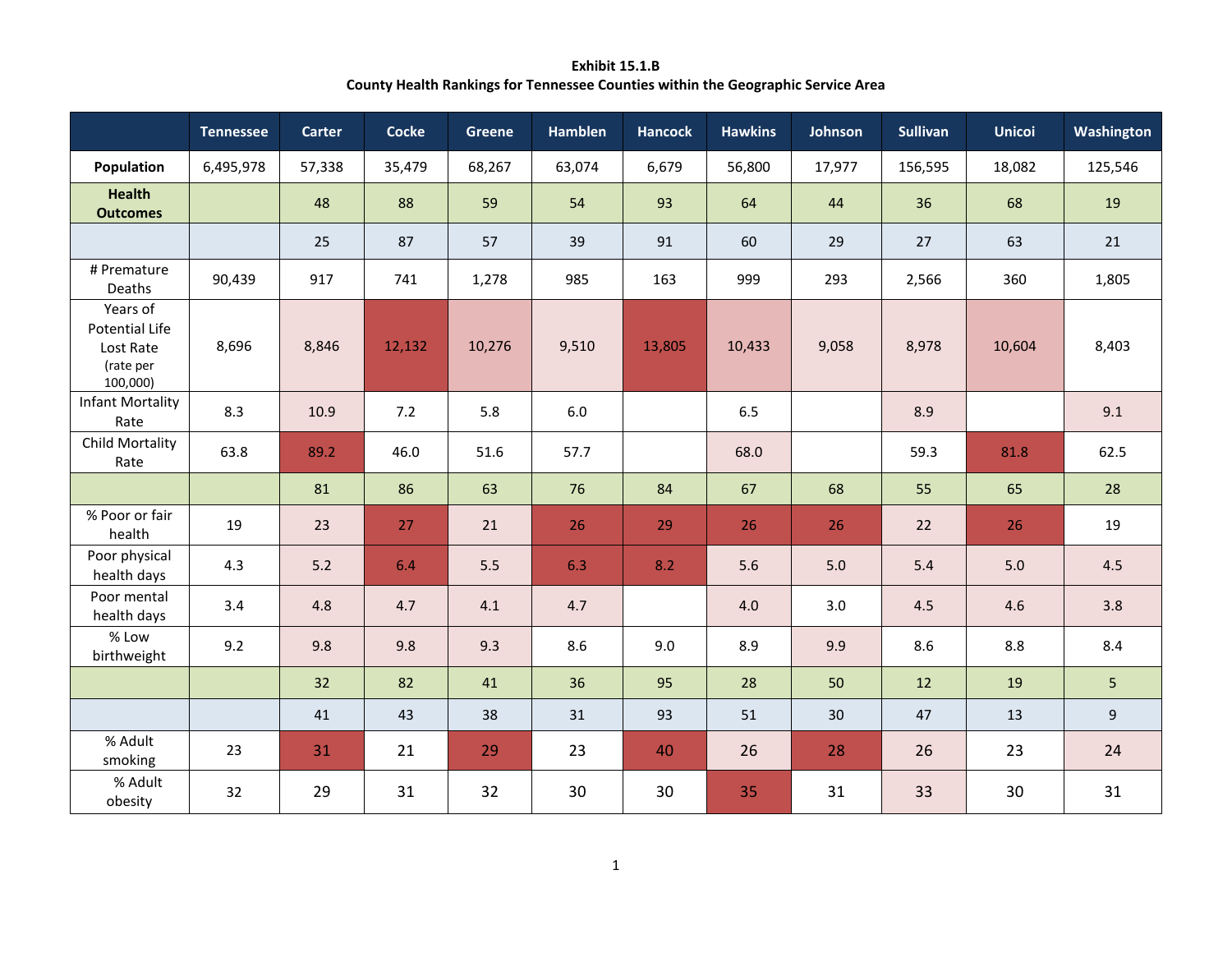**Exhibit 15.1.B County Health Rankings for Tennessee Counties within the Geographic Service Area**

|                                                                | <b>Tennessee</b> | Carter         | Cocke  | Greene       | <b>Hamblen</b> | <b>Hancock</b> | <b>Hawkins</b> | Johnson | <b>Sullivan</b> | <b>Unicoi</b> | Washington     |
|----------------------------------------------------------------|------------------|----------------|--------|--------------|----------------|----------------|----------------|---------|-----------------|---------------|----------------|
| Food<br>environment<br>index                                   | 6.9              | 6.2            | 6.2    | 7.1          | 6.7            | 6.8            | 7.3            | 7.0     | 6.7             | 7.5           | 7.3            |
| % Physical<br>inactivity                                       | 30               | 32             | 36     | 36           | 33             | 39             | 35             | 34      | 35              | 37            | 30             |
| % Access to<br>exercise<br>opportunities                       | 70               | 82             | 74     | 44           | 65             | $\overline{4}$ | 36             | 100     | 77              | 100           | 72             |
| % Excessive<br>drinking                                        | $9\,$            | $\overline{7}$ |        | $\mathbf{3}$ |                |                | 5              |         | 9               |               | $\overline{7}$ |
| % Alcohol-<br>impaired<br>driving deaths                       | 28               | 27             | 36     | 21           | 34             | 56             | 21             | 9       | 23              | 22            | 31             |
| Sexually<br>transmitted<br>infections<br>(rate per<br>100,000) | 504              | 169            | 247    | 209          | 293            | 238            | 302            | 88      | 259             | 143           | 201            |
| Teen births<br>(rate per 1000)                                 | 47               | 49             | 69     | 48           | 66             | 50             | 51             | 60      | 49              | 45            | 33             |
|                                                                |                  | 66             | 71     | 38           | 37             | 93             | 31             | 55      | 5               | 77            | $\overline{4}$ |
| % Uninsured                                                    | 16               | 17             | 18     | 17           | 19             | 17             | 16             | 18      | 15              | 17            | 17             |
| PCP Ratio                                                      | 1388:1           | 2868:1         | 1694:1 | 1496:1       | 1494:1         | 6720:1         | 3537:1         | 2262:1  | 754:1           | 1824:1        | 596:1          |
| <b>Dentists Ratio</b>                                          | 1996:1           | 3373:1         | 5068:1 | 2528:1       | 1660:1         | 3340:1         | 5680:1         | 3595:1  | 1424:1          | 3616:1        | 1846:1         |
| Mental Health<br>Provider Ratio                                | 786:1            | 3584:1         | 3942:1 | 1004:1       | 606:1          |                | 7100:1         | 2568:1  | 865:1           | 4521:1        | 345:1          |
| Preventable<br>hospital stays                                  | 73               | 94             | 114    | 82           | 87             | 181            | 82             | 74      | 86              | 117           | 82             |
| % Diabetics                                                    | 12               | 15             | 14     | 14           | 14             | 14             | 13             | 15      | 15              | 13            | 11             |
| % Diabetic<br>monitoring                                       | 86               | 84             | 86     | 83           | 87             | 86             | 88             | 82      | 90              | 82            | 89             |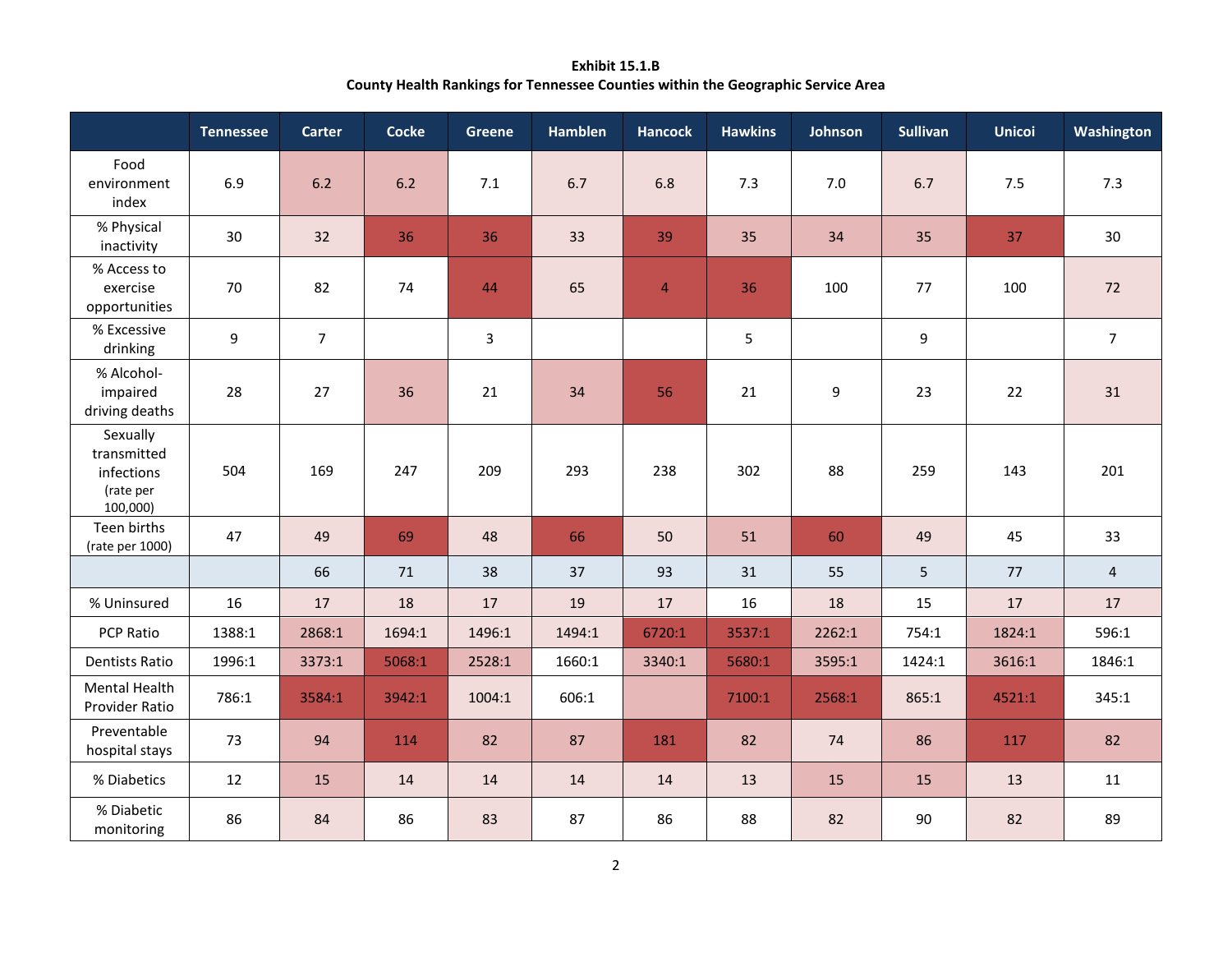**Exhibit 15.1.B County Health Rankings for Tennessee Counties within the Geographic Service Area**

|                                                | <b>Tennessee</b> | Carter         | <b>Cocke</b> | <b>Greene</b> | <b>Hamblen</b> | <b>Hancock</b> | <b>Hawkins</b> | Johnson        | <b>Sullivan</b> | <b>Unicoi</b>  | Washington |
|------------------------------------------------|------------------|----------------|--------------|---------------|----------------|----------------|----------------|----------------|-----------------|----------------|------------|
| % Mammogram<br>screening                       | 61.8             | 58.6           | 59.7         | 61.9          | 63.6           | 37.3           | 62.4           | 63.0           | 66.5            | 56.1           | 63.6       |
|                                                |                  | 27             | 89           | 55            | 50             | 95             | 22             | 68             | 17              | 16             | 10         |
| % High school<br>graduation                    | 87               | 93             | 94           | 95            | 87             | 78             | 95             | 93             | 92              | 98             | 93         |
| % Some college                                 | 57.7             | 49.0           | 37.1         | 42.1          | 46.3           | 36.8           | 46.8           | 35.0           | 55.2            | 42.1           | 66.0       |
| %<br>Unemployment                              | 8.2              | 8.6            | 10.8         | 10.6          | 8.9            | 12.3           | 8.0            | 9.9            | 7.5             | 8.9            | 7.3        |
| % Children in<br>poverty                       | 27               | 34             | 41           | 30            | 29             | 45             | 31             | 38             | 28              | 29             | 24         |
| Income Ratio                                   | 4.8              | 4.7            | 5.1          | 4.3           | 4.8            | 5.0            | 4.2            | 4.9            | 4.9             | 4.7            | 5.1        |
| % Children in<br>Single Parent<br>homes        | 36               | 29             | 41           | 33            | 31             | 36             | 31             | 24             | 35              | 24             | 31         |
| % Limited<br>Access to<br><b>Healthy Foods</b> | 8                | 15             | 10           | 4             | 11             | $\mathbf{1}$   | 8              | 5              | 14              | $\overline{3}$ | 6          |
| Social<br>associations                         | 11.5             | 14.8           | 11.2         | 11.2          | 14.5           | 3.0            | 9.4            | 16.6           | 14.7            | 17.5           | 13.9       |
| Violent crime<br>(rate per<br>100,000)         | 621              | 206            | 670          | 385           | 526            | 429            | 256            | 476            | 530             | 167            | 415        |
| Injury deaths                                  | 78               | 73             | 104          | 99            | 85             | 118            | 96             | 78             | 73              | 83             | 71         |
|                                                |                  | $\overline{3}$ | 42           | 9             | 8              | 63             | 19             | $\overline{4}$ | $\overline{7}$  | $\mathbf{1}$   | 23         |
| Air pollution -<br>particulate<br>matter       | 13.8             | 13.0           | 13.2         | 13.1          | 13.2           | 13.1           | 13.1           | 13.0           | 13.0            | 13.1           | 13.1       |